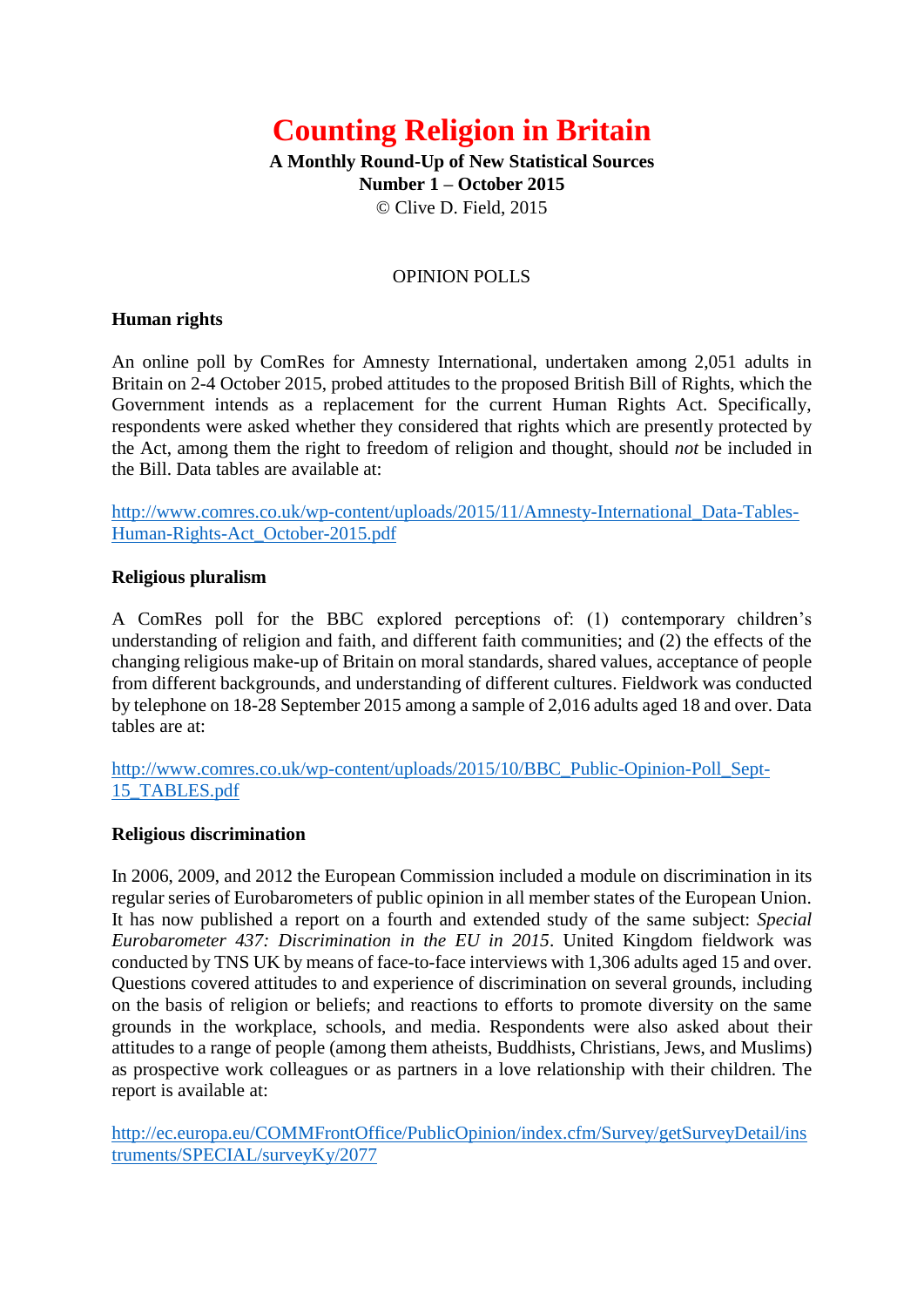Data are available at:

[http://open-data.europa.eu/en/data/dataset/S2077\\_83\\_4\\_437\\_ENG](http://open-data.europa.eu/en/data/dataset/S2077_83_4_437_ENG)

## **Regulating supplementary religious schools**

Prime Minister David Cameron's commitment, made in his speech to the Conservative Party's autumn conference, to regulate supplementary religious schools (such as Islamic madrassas) in England was well received by the electorate, securing 62% endorsement. This was according to a Survation poll for the *Huffington Post UK*, for which 1,031 adult Britons were interviewed online on 7 October 2015. Data tables are at:

<http://survation.com/wp-content/uploads/2015/10/Cameron-Speech-Poll-Tables.pdf>

# **Islamic State (1)**

A trio of online polls of adult Britons by YouGov on behalf of YouGov@Cambridge, and published on 2 October 2015, explored public attitudes to British involvement in military action (by air, sea, and ground) against Islamic State (IS) in three Middle Eastern countries. Fieldwork was conducted on 4-5 August in the case of intervention in Iraq ( $n = 1,707$ ), 5-6 August about Libya ( $n = 1,972$ ), and 24-25 September about Syria ( $n = 1,646$ ). The full data tables are available under 'Latest Documents' on the YouGov@Cambridge website at:

<https://yougov.co.uk/cambridge/>

# **Islamic State (2)**

Notwithstanding serious tensions between Russia and the West elsewhere in the world, the majority of Britons approved of Anglo-American co-operation with Russian military forces in the fight against Islamic State (IS). This was according to a YouGov poll published on 1 October 2015, for which 2,064 adults were interviewed online on 29-30 September, presumably mostly before news broke of the start of Russian air strikes against IS in Syria. Other questions covered attitudes to British military involvement against IS in Iraq and Syria. YouGov's analysis of the survey, with a link to the data tables, is at:

<https://yougov.co.uk/news/2015/10/01/cooperation-russia-syria/>

## FAITH ORGANIZATION STUDIES

## **Millennial Christians**

The Evangelical Alliance has reported on the religious beliefs, practices, opinions, and experiencers of millennial Christians: Lucy Olofinjana, *Building Tomorrow's Church Today: The Views and Experiences of Young Adults in the UK Church*. It is based upon an online survey completed by a self-selecting (and thus potentially unrepresentative) sample of 1,703 churchgoing, evangelical Christians aged 18-37 in the UK in October-November 2014 and March 2015. The report, which especially highlighted gender and ethnic differences, is available at: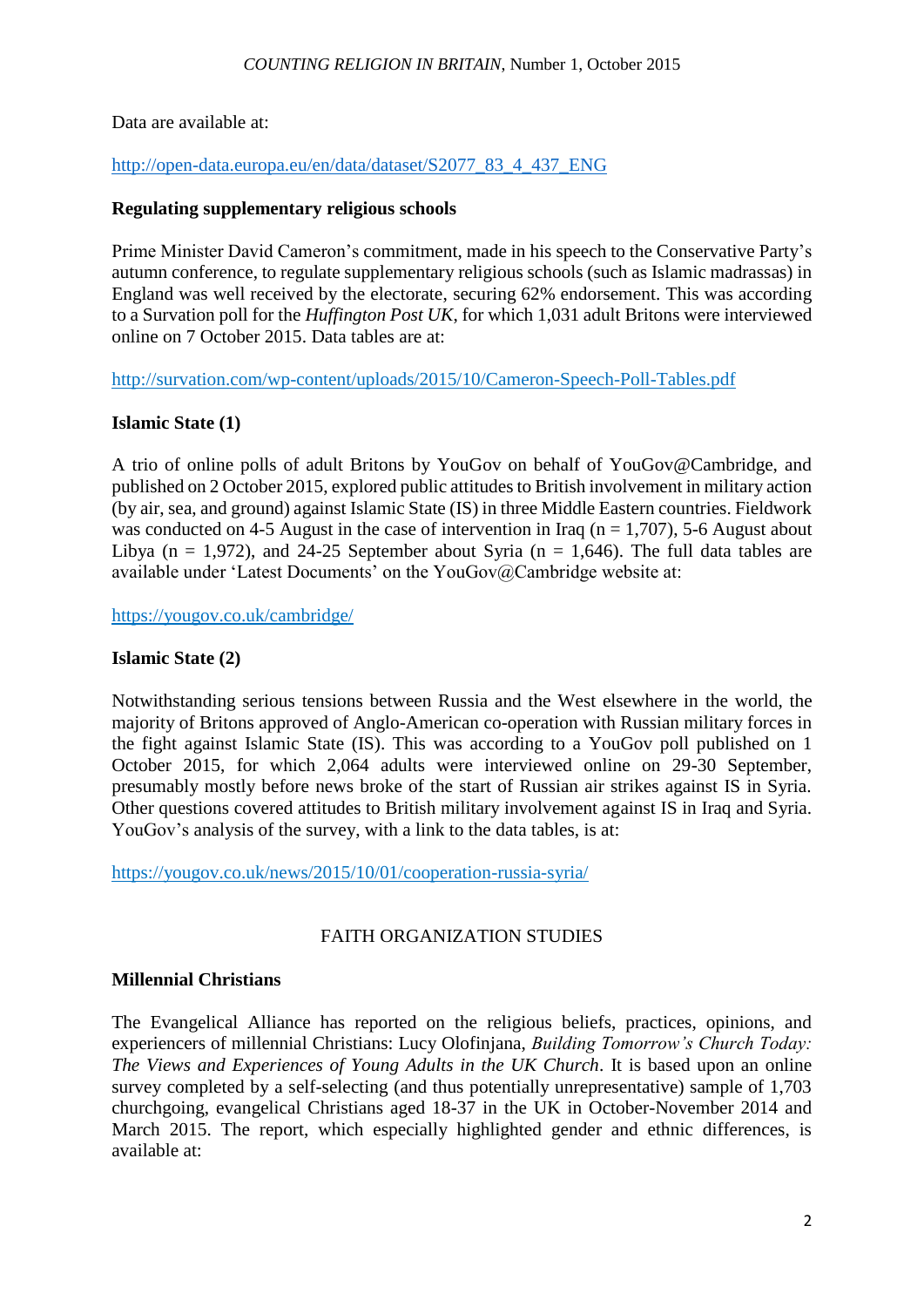#### *COUNTING RELIGION IN BRITAIN*, Number 1, October 2015

[https://www.eauk.org/church/one-people-commission/upload/Building-tomorrow-s-Church](https://www.eauk.org/church/one-people-commission/upload/Building-tomorrow-s-Church-today-PDF.pdf)[today-PDF.pdf](https://www.eauk.org/church/one-people-commission/upload/Building-tomorrow-s-Church-today-PDF.pdf)

## **Church of England buildings**

The first attempt in many years to audit the Church of England's stewardship of its 15,700 church buildings was published on 12 October 2015: *Report of the Church Buildings Review Group*, chaired by the Bishop of Worcester and established by the Archbishops' Council and Church Commissioners. It surveyed the statistical and theological context before setting out general principles and specific recommendations for the management of the Church's places of worship. Future closure of some churches is envisaged and the downgrading of others to 'festival church' status, involving the cessation of regular worship in favour of occasional offices and major seasonal services only. The report, which includes data disaggregated to diocesan level, is available at:

[https://www.churchofengland.org/media/2383717/church\\_buildings\\_review\\_report\\_2015.pdf](https://www.churchofengland.org/media/2383717/church_buildings_review_report_2015.pdf)

## **Cumbrian churches**

One day after the Church of England national buildings report was published, the Churches Trust for Cumbria, an independent charity established in 2008, very belatedly released the results of its own interdenominational church buildings survey, the fieldwork for which was conducted as far back as 2012-13. The research covered two-thirds of the 600 Anglican, Methodist, and United Reformed churches in the county, highlighting the immense challenges which they face in terms of financial viability and ageing congregations. The report, which is somewhat lacking in terms of data and confusing in its presentation, can be viewed at:

[http://www.carlislediocese.org.uk/uploads/1356/Churches\\_Trust\\_for\\_Cumbria\\_Report\\_2015](http://www.carlislediocese.org.uk/uploads/1356/Churches_Trust_for_Cumbria_Report_2015-pdf.html) [pdf.html](http://www.carlislediocese.org.uk/uploads/1356/Churches_Trust_for_Cumbria_Report_2015-pdf.html)

#### **Pastoral Research Centre publications**

The Pastoral Research Centre Trust, which undertakes socio-religious research into Roman Catholicism in England and Wales with particular reference to statistical sources, has posted on its website an up-to-date list of its own reports and those of its predecessor, the Newman Demographic Survey (1953-64), the latter documents only declassified by the Catholic Church in recent years. These publications provide a much sounder basis for the quantification of the Catholic community during the past half-century than the data to be found in successive editions of the *Catholic Directory*. The list can be found on the Trust's homepage at:

#### <http://www.prct.org.uk/>

#### **Strictly Orthodox Jewry**

The Institute for Jewish Policy Research (JPR) has published a major report on Orthodox Jewry: Daniel Staetsky and Jonathan Boyd, *Strictly Orthodox Rising: What the Demography of British Jews Tells us about the Future of the Community*. It explores the implications of the 'extraordinary demographic growth of the strictly Orthodox sub-population' in British Jewry, which is attributed to its high birth rate and low mortality. Making particular use of population pyramids, the authors assess the current and possible future numerical relationships between,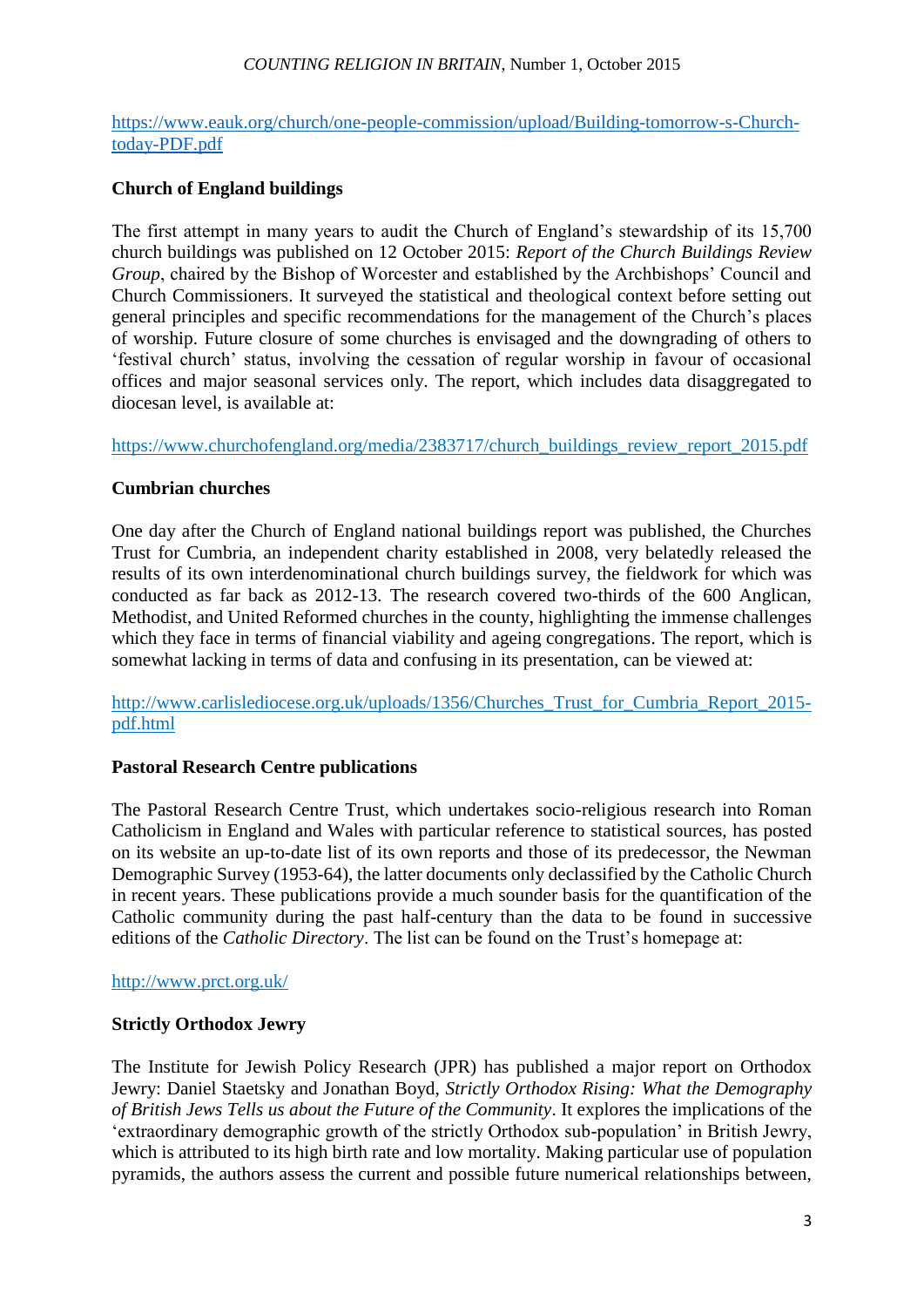and respective characteristics of, the strictly Orthodox and non-strictly Orthodox Jewish communities.

The evidence base mostly comprises estimates derived from the 2011 census of England and Wales, including what is claimed to be the first presentation in the public domain of estimates of British Jewish fertility. The latter show that the strictly Orthodox possess the highest fertility of any religious group in the country and, all other things remaining unchanged, it is set to become the majority of British Jews during the second half of this century. The picture which emerges, through the growth of the strictly Orthodox, is thus one of reversal of the longstanding contraction of British Jewry and of its increasing religiosity.

According to the *Jewish Chronicle* (16 October 2015, p. 14), aspects of the tone and content of the research have come under fire from the Interlink Foundation (an Orthodox charity). This is especially true of JPR's estimate of the current maximum size of the Orthodox sub-population (43,500) and of the point at which it will account for half of Jewish births (2031). Interlink calculates that there are actually 58,500 Orthodox Jews and that they will provide the majority of births much sooner than 2031. JPR's report can be downloaded from:

[http://www.jpr.org.uk/publication?id=4222#.Vh\\_ayMtdHX6](http://www.jpr.org.uk/publication?id=4222#.Vh_ayMtdHX6)

# OFFICIAL STATISTICS

## **Religious hate crimes**

Home Office Statistical Bulletin 05/15 is on *Hate Crime, England and Wales, 2014/15* by Hannah Corcoran, Deborah Lader, and Kevin Smith. Of the 52,528 hate crimes recorded by the police in that year, 3,254 (6%) were religion- or belief-related, a rise of 43% on 2013/14. The increase is mainly thought to reflect improved police recording but there was almost certainly some genuine growth in religion hate crimes, linked to trigger events leading to Islamophobia and anti-Semitism. However, even these figures still represent a significant under-count, due to under-reporting, the Crime Survey for England and Wales suggesting that the true number of incidents of religiously-motivated hate crime each year may be as high as 38,000, fairly evenly split between household and personal crimes. The Statistical Bulletin and associated tables can be found at:

<https://www.gov.uk/government/statistics/hate-crime-england-and-wales-2014-to-2015>

## **Scottish Gaelic and religion**

The Scottish Government has published a report and data tables relating to the results of the Scottish Gaelic questions in the 2011 Scottish census. Five data tables give breaks by religion for Scottish Gaelic for the population aged 3 and over. They are:

- AT 250 2011 Gaelic language skills by religion (council areas)
- AT 251 2011 Gaelic language skills by religion (civil parish bands)
- AT 275 2011 Use of Gaelic language at home by religion (council areas)
- AT 276 2011 Use of Gaelic language at home by religion (civil parish bands)
- AT 277 2011 Gaelic language skills by religion by age (Scotland)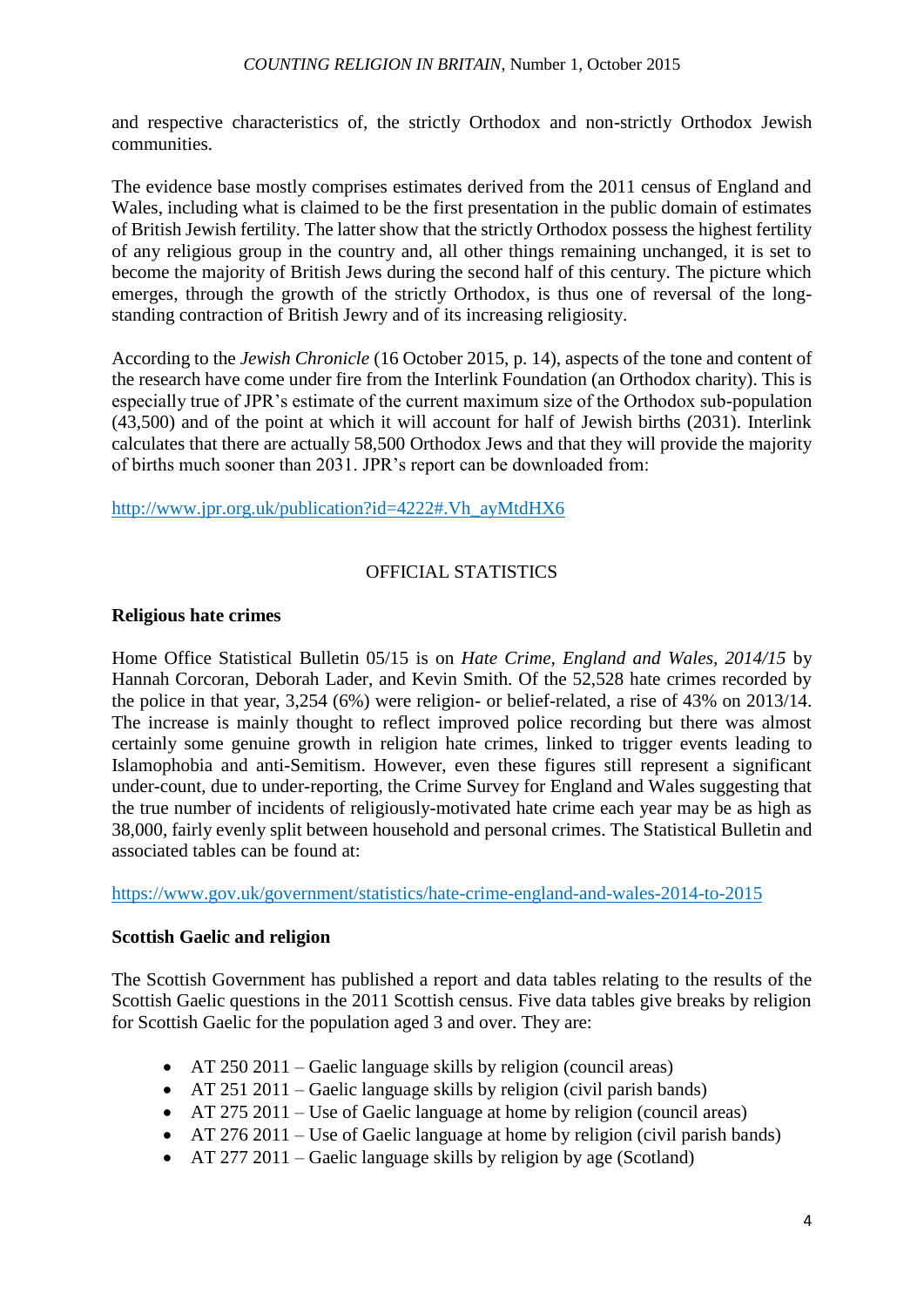These tables can be accessed, in Excel format, under the 'language' heading of the 2011 Scottish Census Data Warehouse at:

<http://www.scotlandscensus.gov.uk/ods-web/data-warehouse.html#additionaltab>

# ACADEMIC STUDIES

## **Christian beliefs and religious debates**

In his second book, Ben Clements quantitatively illuminates several key aspects of religion in post-war Britain, especially since the 1980s, on the basis of four recurrent historical sample survey sources (Gallup Polls, British Social Attitudes Surveys, European Values Studies, and Eurobarometers) and multivariate analysis of several contemporary non-recurrent polls. Chapters 2 and 3 examine the correlates of theistic and other traditional beliefs (God, atheism, life after death, hell, heaven, sin, the Devil, and the Bible), while chapter 4 reviews the attitudinal evidence for three areas of religious-secular debate (religion and science, faith schools, and disestablishment). There are 38 tables in all. *Surveying Christian Beliefs and Religious Debates in Post-War Britain* is published by Palgrave Macmillan at £45 (x + 144pp., ISBN 978-1-137-50655-9, hardback, also available in EPUB and PDF formats), and the book's webpage is at:

[http://www.palgrave.com/page/detail/Surveying-Christian-Beliefs-and-Religious-Debates-in-](http://www.palgrave.com/page/detail/Surveying-Christian-Beliefs-and-Religious-Debates-in-PostWar-Britain/?K=9781137506559)[PostWar-Britain/?K=9781137506559](http://www.palgrave.com/page/detail/Surveying-Christian-Beliefs-and-Religious-Debates-in-PostWar-Britain/?K=9781137506559)

## **Anglican cathedrals**

Social scientific interest in the ministry and witness of cathedrals, especially in the contemporary Church of England, is continuing to grow. The latest offering is a series of ten research-focused (often quantitative and survey-based) studies of cathedrals in England and Wales by members of the research group around Leslie Francis, together with introductory and concluding chapters by Francis and Judith Muskett. Topics covered range over both the spiritual and touristic dimensions of cathedral life, and the perspectives are those of empirical theology, sociology of religion, and psychology of religion. Some authors report on individual cathedrals (including three in Wales – Bangor, Llandaff, and St Davids), while others range more widely. All show familiarity with relevant secondary literature, which is usefully listed in the bibliography. *Anglican Cathedrals in Modern Life: The Science of Cathedral Studies* is edited by Francis and published by Palgrave Macmillan at £57.50 hardback (xiv + 267pp., ISBN 978-1-137-55301-0, also available in PDF format). The book's webpage is at:

[http://www.palgrave.com/page/detail/anglican-cathedrals-in-modern-life-leslie-j-](http://www.palgrave.com/page/detail/anglican-cathedrals-in-modern-life-leslie-j--francis/?sf1=barcode&st1=9781137553010) [francis/?sf1=barcode&st1=9781137553010](http://www.palgrave.com/page/detail/anglican-cathedrals-in-modern-life-leslie-j--francis/?sf1=barcode&st1=9781137553010)

## **Education and secularization**

David Voas has replied to an article by James Lewis in *Journal of Contemporary Religion* in which, utilizing census data from Anglophone countries, Lewis reasserted the thesis that higher education appears to have a secularizing effect. In his response Voas reiterated his own previous argument, that religious 'nones' are becoming normalized in their characteristics. He suggests that the approach adopted by Lewis, a cross-sectional snapshot of the whole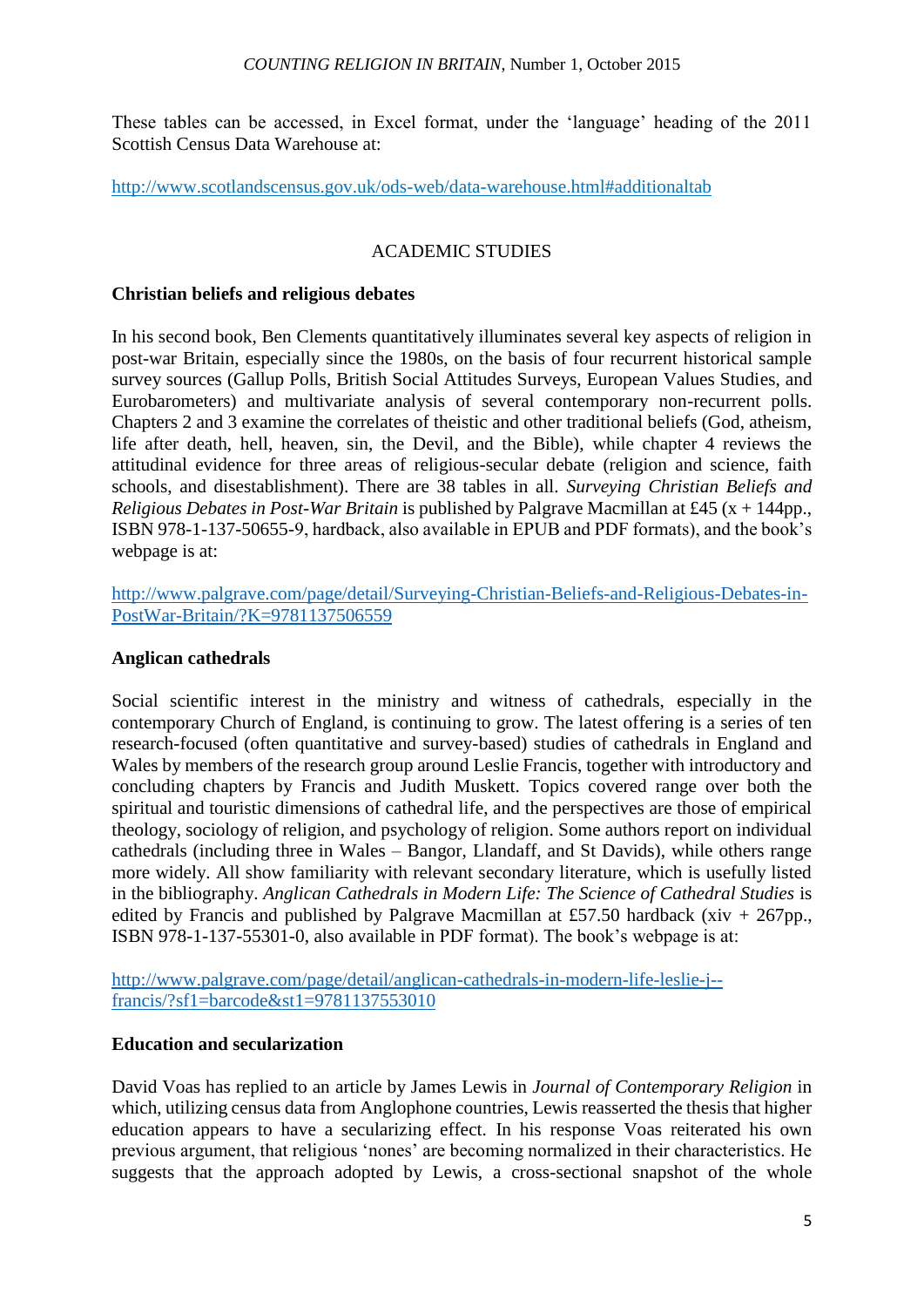population undifferentiated by age together with an over-dependence on write-in replies which are the census exception rather than the rule, misses the generational dynamics of religious change. His own analysis of the 2011 census for England and Wales, one of the sources drawn upon by Lewis, demonstrated that, whereas older 'nones' are more educated than Christians of the same age, younger 'nones' have fewer qualifications than their Christian counterparts. 'The Normalization of Non-Religion: A Reply to James Lewis' was published in *Journal of Contemporary Religion*, Vol. 30, No. 3, 2015, pp. 505-8, and access options are outlined at:

<http://www.tandfonline.com/doi/full/10.1080/13537903.2015.1081354>

## **Congregational bonding social capital**

A seven-item measure of congregational expressions of Robert Putnam's theory of bonding social capital was proposed and empirically tested (on 23,884 adult churchgoers in the Church of England Diocese of Southwark) in Leslie Francis and David Lankshear, 'Introducing the Congregational Bonding Social Capital Scale: A Study among Anglican Churchgoers in South London', *Journal of Beliefs & Values*, Vol. 36, No. 2, 2015, pp. 224-30. The research data supported the internal consistency reliability and construct validity of the scale. No significant differences in congregational bonding social capital were found between the sexes, but levels did increase with age and frequency of church attendance. Previous attempts to develop measures of congregational bonding social capital were also briefly reviewed. Access options to the article are outlined at:

<http://www.tandfonline.com/doi/full/10.1080/13617672.2015.1041786>

# **New Churches in the North East**

The final report on the *New Churches in the North East* project has been published, written by David Goodhew and Rob Barward-Symmons of the Centre for Church Growth Research, Durham University. It lists and profiles 125 new churches founded in the region between 1980 and 2015, and with a combined usual Sunday attendance of around 12,000. The majority of these places of worship were started by non-mainline Churches or as independent congregations, and they are disproportionately BME in composition and evangelicalcharismatic in churchmanship. The report is available at:

[http://community.dur.ac.uk/churchgrowth.research/wp](http://community.dur.ac.uk/churchgrowth.research/wp-content/uploads/2015/10/NCNEreportFINAL.pdf)[content/uploads/2015/10/NCNEreportFINAL.pdf](http://community.dur.ac.uk/churchgrowth.research/wp-content/uploads/2015/10/NCNEreportFINAL.pdf)

## **Holocaust education**

University College London's Centre for Holocaust Education has published a major (273-page) report about young people's engagement with the Holocaust: Stuart Foster, Alice Pettigrew, Andy Pearce, Rebecca Hale, Adrian Burgess, Paul Salmons, and Ruth-Anne Lenga, *What Do Students Know and Understand about the Holocaust? Evidence from English Secondary Schools*. Deriving from survey responses of 7,952 students aged 11-18 in 74 schools between November 2013 and October 2014, and 49 focus groups involving 244 students, it claims to be the largest single-nation study in the field. It finds that 'despite the Holocaust being a staple in the curriculum for almost 25 years, student knowledge and conceptual understanding is often limited and based on inaccuracies and misconceptions'. The report is available at: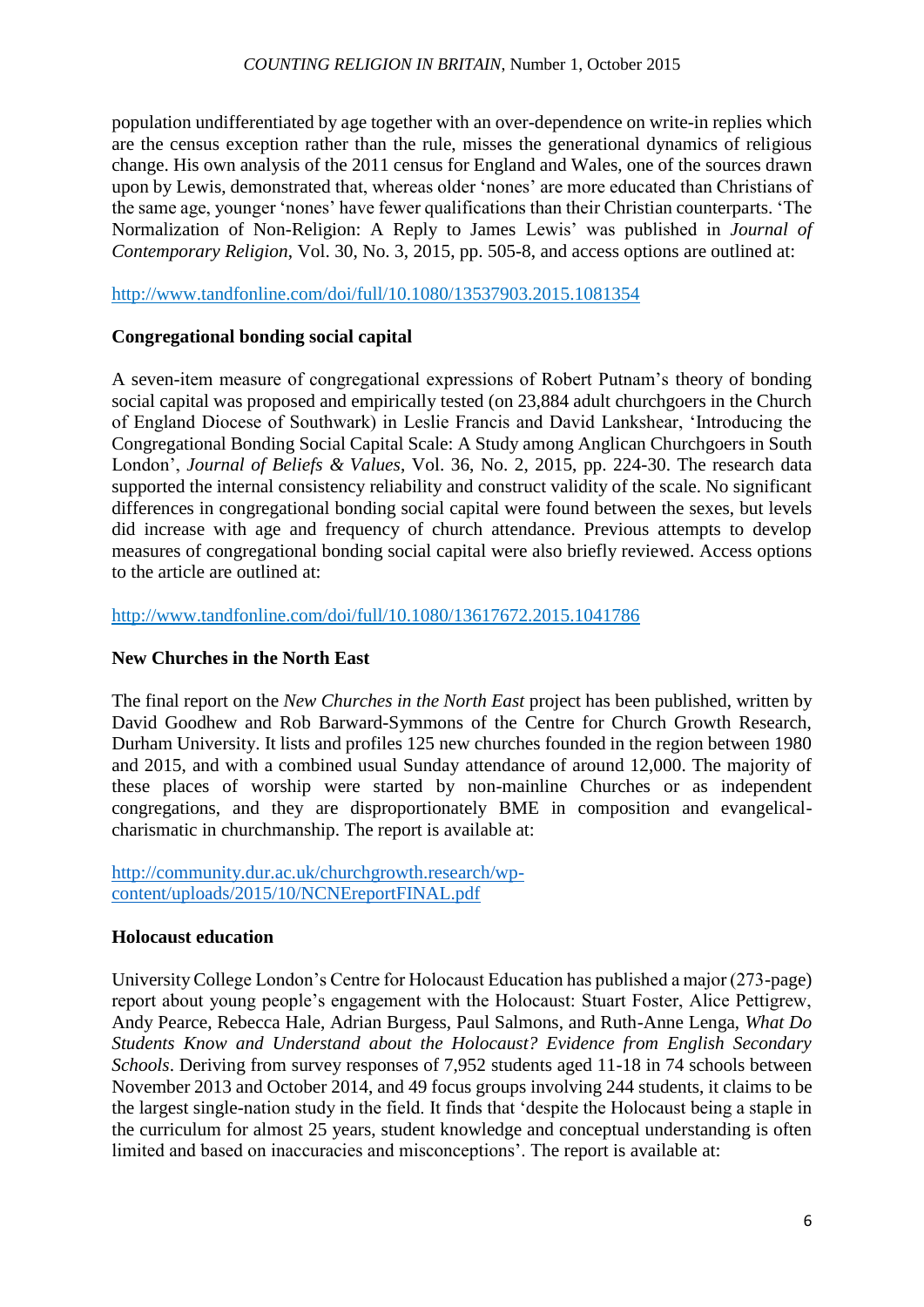#### *COUNTING RELIGION IN BRITAIN*, Number 1, October 2015

[http://www.holocausteducation.org.uk/wp-content/uploads/What-do-students-know-and](http://www.holocausteducation.org.uk/wp-content/uploads/What-do-students-know-and-understand-about-the-Holocaust1.pdf)[understand-about-the-Holocaust1.pdf](http://www.holocausteducation.org.uk/wp-content/uploads/What-do-students-know-and-understand-about-the-Holocaust1.pdf)

#### **Muslims in the labour market**

British Muslims are proportionately less well represented in top managerial and professional jobs than any other religious group. They are also disproportionately likely to be unemployed and economically inactive, and to have the lowest female employment participation rate of all religious groups. So claim Louis Reynolds and Jonathan Birdwell in their *Rising to the Top*, a new research report from think-tank Demos, based upon a review of the academic literature and secondary analysis of data from the census, Labour Force Survey, Higher Education Statistics Agency, Universities and Colleges Admissions Service, and other sources. Demographic, cultural, and other factors contributing to Muslim under-representation are explored, and a series of recommendations made to help redress it. The report is available at:

<http://www.demos.co.uk/project/rising-to-the-top/>

## NEW DATASET AT UK DATA SERVICE

## **SN 7786: 21st Century Evangelicals**

Since 2010 the Evangelical Alliance, in association with research partners, has conducted a series of online surveys among self-selecting (and thus potentially unrepresentative) samples of self-identifying evangelical Christians in the UK. Surveys have mostly been carried out quarterly, with each devoted to a particular theme. An overview of the findings of the research programme, which is still ongoing, can be found in *21st Century Evangelicals: Reflections on Research by the Evangelical Alliance*, edited by Greg Smith (Watford: Instant Apostle, 2015). The individual datasets for the surveys to 2015 have now been made available on a Special Licence access basis, together with reports, questionnaires, and other documentation. The dataset description is available at:

<https://discover.ukdataservice.ac.uk/catalogue/?sn=7786&type=Data%20catalogue>

## **SN 7799: National Survey of Sexual Attitudes and Lifestyles, 2010-2012 (NATSAL III)**

NATSAL III was conducted, through a combination of face-to-face interview and selfcompletion questionnaire, by NatCen Social Research between September 2010 and August 2012 among a sample of 15,162 adults aged 16-74 in Britain (including two booster samples of younger cohorts). The response rate was 58%. Three background questions on religion enable religious attitudes to a wide range of sexual issues to be explored, especially contraception, homosexuality, and sexual experiences. These questions enquired into: the personal importance of religion and religious beliefs; religious affiliation (using a 'belonging' form of wording); and frequency of attendance at religious services. The dataset description is available at:

<http://discover.ukdataservice.ac.uk/catalogue/?sn=7799&type=Data%20catalogue>